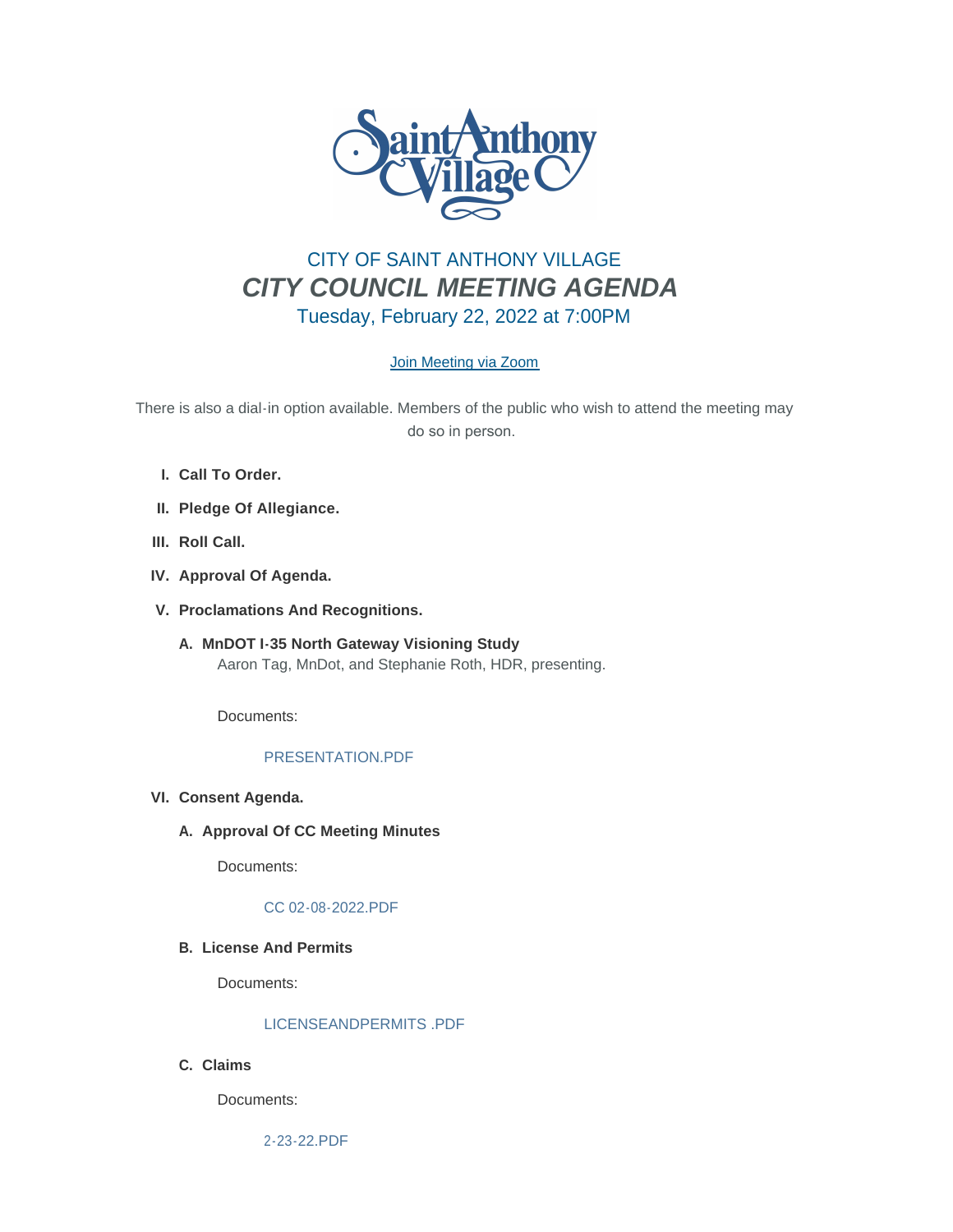#### **Resolution 22-020- Reestablishing Precincts And Polling Places D.**

Documents:

#### [RESOLUTION 22-020.PDF](http://www.savmn.com/AgendaCenter/ViewFile/Item/729?fileID=6708)

**Resolution 22-021- Approving The 2022 Appointment And An Alternate To The E. Parks And Environmental Commission**

Documents:

#### [RESOLUTION 22-021.PDF](http://www.savmn.com/AgendaCenter/ViewFile/Item/734?fileID=6700)

- **Public Hearing. VII.**
- **Reports From Commission And Staff. VIII.**
- **General Business Of Council. IX.**
	- **Liquor Operations Annual Report A.** Mike Larson, Liquor Operations Manager, presenting.

Documents:

[PRESENTATION.PDF](http://www.savmn.com/AgendaCenter/ViewFile/Item/707?fileID=6688) [LIQUOR OPERATIONS ANNUAL REPORT 2021.PDF](http://www.savmn.com/AgendaCenter/ViewFile/Item/707?fileID=6689)

**Resolution 22-022- Authorizing Participation In The 2022-2023 GreenCorps B. Program**

Charlie Yunker, City Manager, presenting.

Documents:

[COVER MEMO.PDF](http://www.savmn.com/AgendaCenter/ViewFile/Item/705?fileID=6684) [RESOLUTION 22-022.PDF](http://www.savmn.com/AgendaCenter/ViewFile/Item/705?fileID=6699)

**Resolution 22-023- Approving The Enterprise Services Agreement With Polco For C. Conducting The Saint Anthony Village Community Survey** Charlie Yunker, City Manager, presenting.

Documents:

[COVER MEMO.PDF](http://www.savmn.com/AgendaCenter/ViewFile/Item/730?fileID=6703) [POLCO AGREEMENT \\_ST. ANTHONY .PDF](http://www.savmn.com/AgendaCenter/ViewFile/Item/730?fileID=6704) [THE NCS INSTRUMENT COPYRIGHT 2020 \(18\).PDF](http://www.savmn.com/AgendaCenter/ViewFile/Item/730?fileID=6705) [RESOLUTION 22-023 APPROVING POLCO CONTRACT AGREEMENT.PDF](http://www.savmn.com/AgendaCenter/ViewFile/Item/730?fileID=6706)

**Resolution 22-024- Approving Community Survey Policy D.** Charlie Yunker, City Manager, presenting.

Documents:

[USE OF COMMUNITY SURVEY POLICY.PDF](http://www.savmn.com/AgendaCenter/ViewFile/Item/735?fileID=6702) [RESOLUTION 22-024.PDF](http://www.savmn.com/AgendaCenter/ViewFile/Item/735?fileID=6701)

**2022 Strategic Plan (Motion Only) E.**